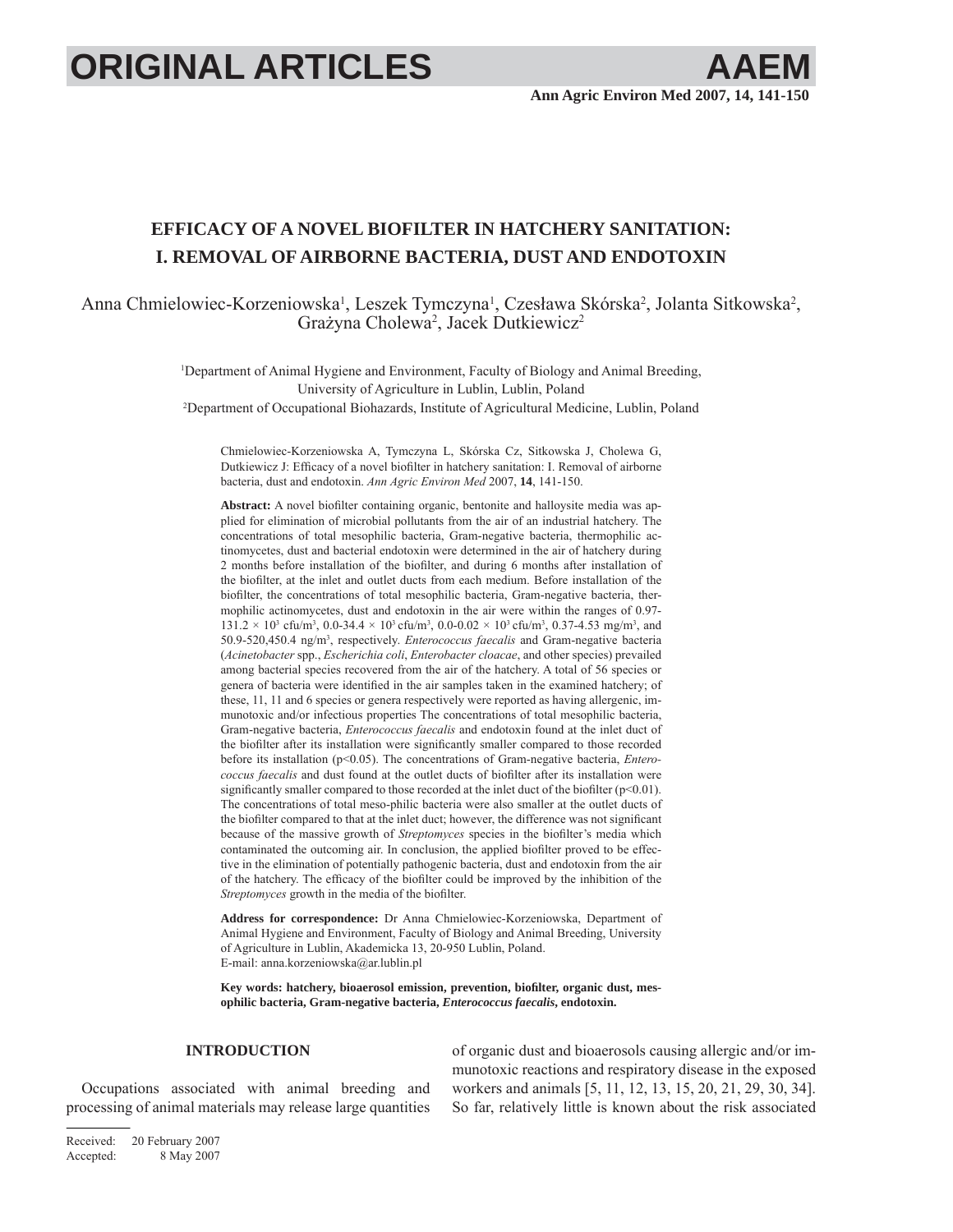with exposure to bioaerosols in hatcheries. In the studies performed 20-35 years ago in the hatcheries of chicks and ducklings by a group from the Institute of Agricultural Medicine in Lublin [8, 9, 10, 36], large concentrations of airborne bacteria were found, exceeding up to 6 times the proposed Occupational Exposure Limit (OEL) value of 105  $cfu/m^3$  [17]. In the same facilities, the concentration of dust exceeded up to twice the OEL value of  $4 \text{ mg/m}^3$  [31], while concentrations of  $NH_3$  and  $H_2S$  were below the OEL values [8]. Thus, the bacterial pollutants of air were identified as a main occupational risk factor in the environment of hatcheries. Nearly half (45.4%) of the workers employed in hatcheries over 3 years reported occurrence of respiratory, conjunctival and skin symptoms associated with the performed work, mainly at the time of removing chickens from hatching boxes [8].

Various methods were applied for cleaning the air in hatcheries and hatching cabinets, including chemical disinfection with formaldehyde or hydrogen peroxide, ionization of air [28], improving ventilation and the use of different filters, including biofilters, cleaning the air inside the hatchery and the air leaving the hatchery building. The principle of biofilters is absorbing air impurities by microorganisms developing in various fillings  $-$  beds  $[1, 23, 27,$ 35]. A novel biofilter harbouring 3 different beds was recently designed and constructed by the authors from the University of Agriculture in Lublin.

The aim of the present work was to determine the levels of microorganisms, dust and endotoxin in the air of a modern hatchery, and to examine the efficacy of a novel biofilter in the removal of these pollutants from outgoing air.

#### **MATERIALS AND METHODS**

**Examined facility.** The study was conducted at the big, industrial Poultry Hatchery in Dębówka, 20 km south of Warsaw, Poland. The hatchery has an annual output of 20- 25 million Cobb and Ross meat hens, which represents 4% of the national production.

**The use of a novel biofilter.** The biofilter was designed and constructed by the authors from the University of Agriculture in Lublin. It measures  $2.0 \times 1.8 \times 1.8$  m, and includes the following components: a high pressure fan with a maximum capacity of  $1,500$  m<sup>3</sup>/h; an air humidifier; and a biofiltration chamber. The biofiltration chamber is divided into 3 independent parts to facilitate the simultaneous assessment of biofiltration properties of 3 different fillings (media, beds). The depth of the filter medium was between 1.2-1.4 m. In this study, the following media were used: • organic medium containing 50% compost and 50% peat (OM); • organic-mineral medium containing 20% bentonite, 40% compost and 40% peat (BM); • organic-mineral medium containing 20% halloysite, 40% compost and 40% peat (HM) (Figs 1, 2).



**Figure 1.** Schematic diagram of biofilter.  $1 - \tan 2 -$  humidifier,  $3 - \text{air}$ distribution,  $4$  – biofilter media,  $5$  – outlet gas.

Table 1. Physicochemical and microbiological properties of biofilter media.

| Determination                                                                              | Biofilter media |       |       |  |  |
|--------------------------------------------------------------------------------------------|-----------------|-------|-------|--|--|
|                                                                                            | OМ              | ВM    | HМ    |  |  |
| Temperature [°C]                                                                           | 19.5            | 19.1  | 18.9  |  |  |
| Moisture $[\%]$                                                                            | 62.1            | 59.3  | 57.4  |  |  |
| pH                                                                                         | 6.2             | 6.7   | 6.7   |  |  |
| Concentration of bacteria (mesophilic<br>+ psychrophilic, cfu $\times$ 10 <sup>6</sup> /g) | 612.8           | 221.9 | 296.0 |  |  |
| Concentration of fungi (cfu $\times$ 10 <sup>6</sup> /g)                                   | 2.6             | 2.3   | 42    |  |  |

Physicochemical and microbiological properties of the biofilter media tested throughout this study are presented in Table 1. The temperature of the filter material was determined using an electronic thermometer. The pH was measured using a pH meter (CP-104, Elmetron, Poland). Moisture content was determined gravimetrically. The concentration of bacteria was determined by dilution plating, using nutrient agar cultures incubated for 24 hrs at 37ºC, and for 72 hrs at 22ºC for counting of meso- and psychrophilic bacteria, respectively. The concentration of fungi was determined by dilution plating, using Sabouraud agar cultures incubated for 120 hrs at 26ºC.

The biofilter was installed in the examined hatchery on 5 March 2005 in the ventilation outlet of the hatching room (Fig. 2), which was equipped with 8 hatchers (AS-4H, Petersime, Zulte, Belgium) and 12 incubators (AS-4S, Petersime, Zulte, Belgium) with an input of 115,000 eggs each. The air was drawn through the inlet pipe situated behind the hatchers in the hatching room. The pipe crossed the wall to the main device located in the neighbouring room and the cleaned air came out through 3 outlet ducts, each corresponding to a particular medium (Fig. 2).

**Air sampling sites.** Air sampling was conducted at following 8 points (shown on Figure 2):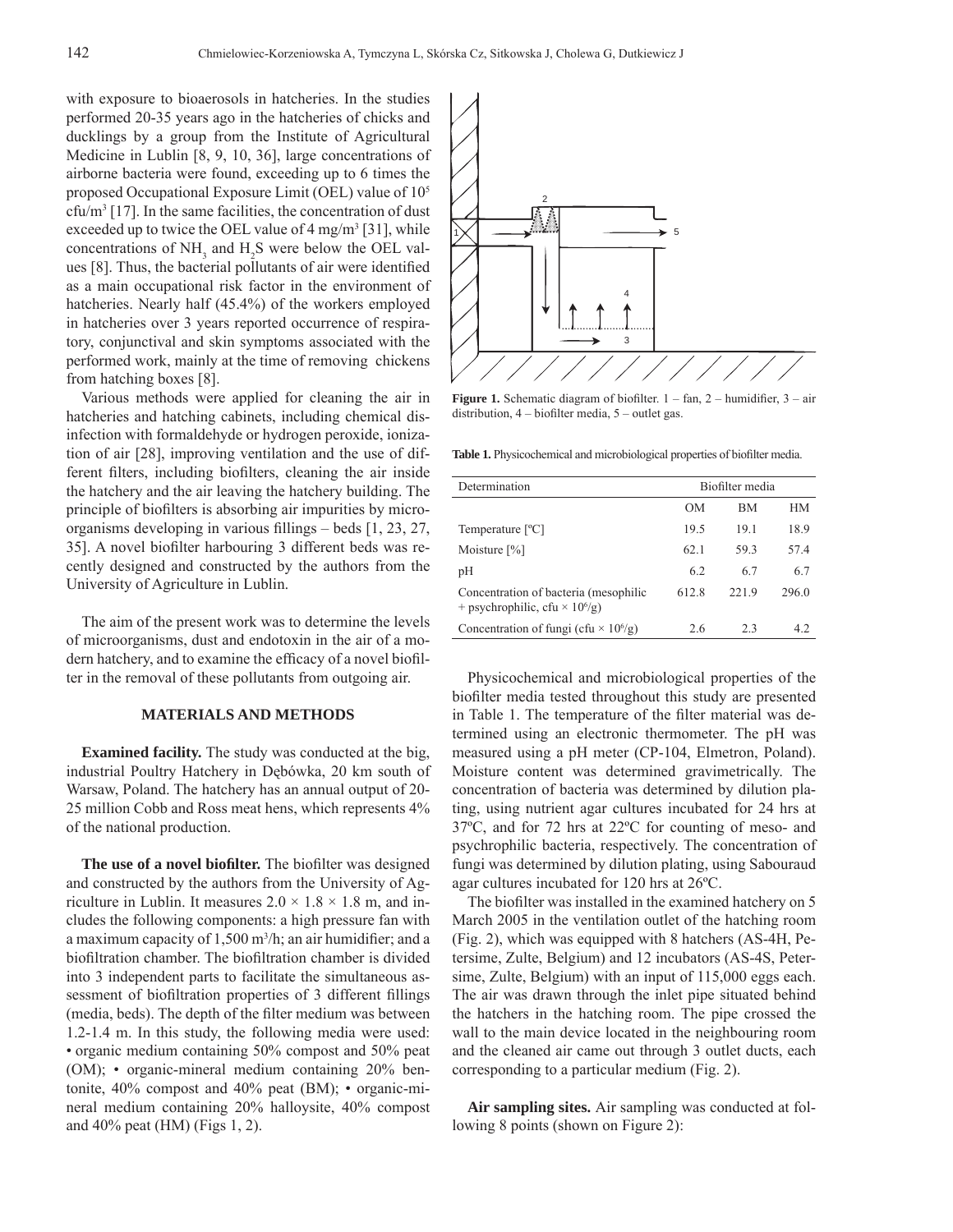

**Figure 2.** Place of collected air samples. 1-6 – sampling points. OM – organic medium, BM – medium with bentonite, 5 – medium with halloysite.

1) Middle of the corridor in the hatching room, before installation of biofilter, in 4 repetitions between January– February 2005.

1a) The same place as "1", after installation of biofilter, in 5 repetitions in the months of April, May, June, July and October 2005.

2) Behind the hatchers in the hatching room, before installation of biofilter, in 4 repetitions between January-February 2005.

2a) The same place as " $2$ ", at the inlet duct of biofilter after its installation, in 5 repetitions in the months of April, May, June, July and October 2005.

3) At the organic medium (OM) outlet duct of the biofilter after its installation, in 5 repetitions in the months of April, May, June, July and October 2005.

4) At the bentonite medium (BM) outlet duct of biofilter after its installation, in 5 repetitions in the months of April, May, June, July and October 2005.

5) At the halloysite (HM) medium outlet duct of biofilter after its installation, in 5 repetitions in the months of April, May, June, July and October 2005.

6) Middle of the sorting room where chicken were removed from hatching boxes, before installation of biofilter, in 3 repetitions between January – February 2005.

**Microbiological examination of the air.** Air samples were taken by use of a stationary AS-50 sampler (TWOMET, Zgierz, Poland), at the flow rate of 50 l/min. Polypropylene filters (FIPRO-50, Instytut Włókiennictwa, Łódź, Poland) with 50 mm diameter were used. Each sample was collected in duplicate, 1 for determination of the concentration and species composition of microorganisms, and the other 2 for determination of the concentration of dust and endotoxin.

The concentration of dust in the air was determined gravimetrically from the difference between weight of the filter measured before and after sampling.

The concentration and species composition of microorganisms in collected air samples were determined by dilution plating. The filters were extracted in 3 ml of sterile saline (0.85% NaCl) with 0.05% Tween 80, and after shaking, serial 10-fold dilutions were made. The 0.1 ml aliquots of each dilution were spread on duplicate sets of 3 agar media: blood agar for estimation of total mesophilic Gramnegative and Gram-positive bacteria, eosin methylene blue (EMB) agar (Merck, Darmstadt, Germany) for estimation of Gram-negative bacteria, and half-strength tryptic soya agar (Sigma, St. Louis, MO, USA) for estimation of thermophilic actinomycetes. The blood agar plates and EMB agar plates were subsequently incubated for 1 day at 37ºC, then 3 days at  $22^{\circ}$ C and finally 3 days at  $4^{\circ}$ C [9]. The prolonged incubation at lower temperatures aimed to isolate as wide a spectrum of bacteria as possible. The tryptic soya agar plates were incubated for 5 days at 55ºC. The grown colonies were counted and differentiated and the data reported as cfu per 1 cubic metre of air (cfu/m<sup>3</sup>).

Bacterial isolates were identified with microscopic and biochemical methods, as recommended by Bergey's Manual [19, 39, 41] and Cowan & Steel [4]. Additionally, the selected isolates were identified with microtests: API Systems 20E and NE (bioMérieux, Marcy l'Etoile, France) and BIOLOG System (Biolog, Inc., Hayward, CA, USA).

The concentration of bacterial endotoxin in the airborne dust was determined by the Limulus amebocyte lysate gel tube test (LAL) [24]. The filters were extracted for 1 hour in 10 ml of pyrogen-free water at room temperature, heated to 100ºC in a Koch apparatus for 15 min (for better dissolving of endotoxin and inactivation of interfering substances), and after cooling, serial dilutions were prepared. The 0.1 ml dilutions were mixed equally with the "Pyrotell" Limulus reagent (Associates of Cape Code, Falmouth, MA, USA). The test was incubated for 1 hour in a water bath at 37ºC, using pyrogen-free water as a negative control and the standard lipopolysaccharide (endotoxin) of *Escherichia coli* 0113:H10 (Difco) as positive control. The formation of a stable clot was regarded as a positive result. The estimated concentration of endotoxin in dust (ng/mg) was multiplied per estimated concentration of dust in the air (mg/m3 ) and the results reported as micrograms of the equivalents of the  $E$ . *coli* 0113:H10 endotoxin per 1 m<sup>3</sup> of air. To convert to Endotoxin Units (EU), the value in nanograms was multiplied by 10.

**Statistical analysis.** The data were analysed by Shapiro-Wilk test for distribution and Mann Whitney test, using STATISTICA for Windows v. 5.0 package (Statsoft©, Inc., Tulsa, Oklahoma, USA).

#### **RESULTS**

**The concentration and composition of airborne bacteria in the hatchery before and after installation of biofilter.** The median concentrations of total mesophilic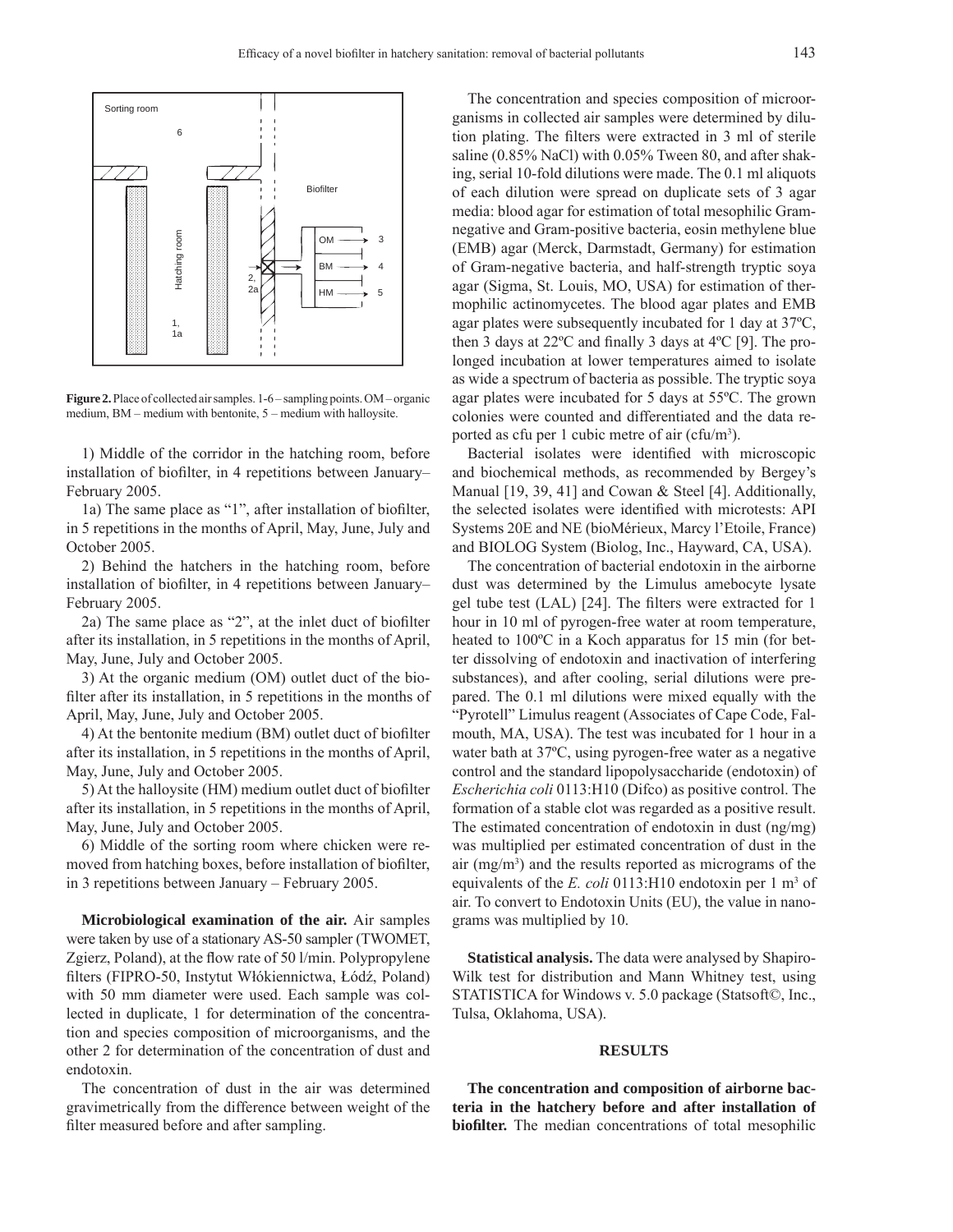



**Figure 3.** Composition of total mesophilic bacteria in the air of a hatchery. **Figure 4.** Main constituents of bacterial flora in the air of a hatchery

bacteria in the hatchery air before installation of the biofilter ranged from  $1.56 - 33.9 \times 10^3$  cfu/m<sup>3</sup>. After installation of the biofilter, the concentrations were smaller in the inlet air entering the filter (medians  $0.7925 - 3.188 \times 10^3$  cfu/m<sup>3</sup>) and the smallest in the outlet air coming out the filter (medians  $0.3525 - 0.72 \times 10^3$  cfu/m<sup>3</sup>). The difference between

before and after passing through biofilter (mean values).

the concentrations measured at the inlet duct before and after installation of the biofilter was statistically significant  $(p<0.05)$ , but no significant differences were observed between inlet and outlet ducts after its installation (Tab. 2).

Cocci belonging to the species *Enterococcus faecalis* and Gram-negative bacteria were the main components of

Table 2. Concentration of total mesophilic bacteria (grown on blood agar) in hatchery air before and after installation of biofilter.

| Sampling point/period                                           | Before installation of biofilter<br>January – February 2005 |                    | After installation of biofilter<br>April – October 2005 |                            |  |
|-----------------------------------------------------------------|-------------------------------------------------------------|--------------------|---------------------------------------------------------|----------------------------|--|
|                                                                 | N                                                           | C (median, range)  | N                                                       | C (median, range)          |  |
| 1, 1a. Corridor between incubators and hatchers                 | 4                                                           | $1.56(0.97-131.2)$ |                                                         | $0.7925(0.032 - 16.564)$   |  |
| 2, 2a. Inlet of biofilter behind hatchers                       | 4                                                           | $16.83(9.8-78.9)$  |                                                         | $3.188(0.762 - 9.85)^{\#}$ |  |
| 3. Outlet of biofilter (OM)                                     |                                                             | ND                 |                                                         | $0.3525(0.05-46.755)$      |  |
| 4. Outlet of biofilter (BM)                                     |                                                             | ND.                |                                                         | $0.43(0.13 - 5.0028)$      |  |
| 5. Outlet of biofilter (HM)                                     |                                                             | ND                 | 5                                                       | $0.72(0.074-12.17)$        |  |
| 6. Sorting room: manual removal of chickens from hatching boxes |                                                             | 33.9 (4.67-53.28)  |                                                         | ND                         |  |

 $N =$  number of samples;  $C =$  concentration of bacteria in the air (cfu  $\times$  10<sup>3</sup>/m<sup>3</sup>); ND = not determined. <sup>#</sup>value significantly smaller compared to that before installation of biofilter ( $p$ <0.05).

**Table 3.** Concentration of Gram-negative bacteria (grown on blood agar) in hatchery air before and after installation of biofilter.

| Sampling point/period                                           | Before installation of biofilter<br>January-February 2005 |                    | After installation of biofilter<br>April-October 2005 |                           |  |
|-----------------------------------------------------------------|-----------------------------------------------------------|--------------------|-------------------------------------------------------|---------------------------|--|
|                                                                 | N                                                         | C (median, range)  | N                                                     | C (median, range)         |  |
| 1, 1a. Corridor between incubators and hatchers                 | 4                                                         | $0.105(0.02-6.03)$ |                                                       | $0.12(0.0-0.72)$          |  |
| 2, 2a. Inlet of biofilter behind hatchers                       | 4                                                         | $7.41(1.6-41.18)$  |                                                       | $1.35(0.1975-1.96)^{\#}$  |  |
| 3. Outlet of biofilter (OM)                                     |                                                           | ND                 |                                                       | $0.0 (0.0 - 0.0025)^{**}$ |  |
| 4. Outlet of biofilter (BM)                                     |                                                           | ND                 |                                                       | $0.0(0.0-0.0)^{**}$       |  |
| 5. Outlet of biofilter (HM)                                     |                                                           | ND                 |                                                       | $0.0 (0.0 - 0.01)^{**}$   |  |
| 6. Sorting room: manual removal of chickens from hatching boxes |                                                           | $1.76(1.26-3.94)$  |                                                       | ND                        |  |

N = number of samples; C = concentration of bacteria in the air (cfu  $\times$  10<sup>3</sup>/m<sup>3</sup>); ND = not determined. <sup>#</sup>value significantly smaller compared to that before installation of biofilter (p≤0.05). \*\*value significantly smaller compared to that recorded at the inlet of biofilter after its installation (p<0.01).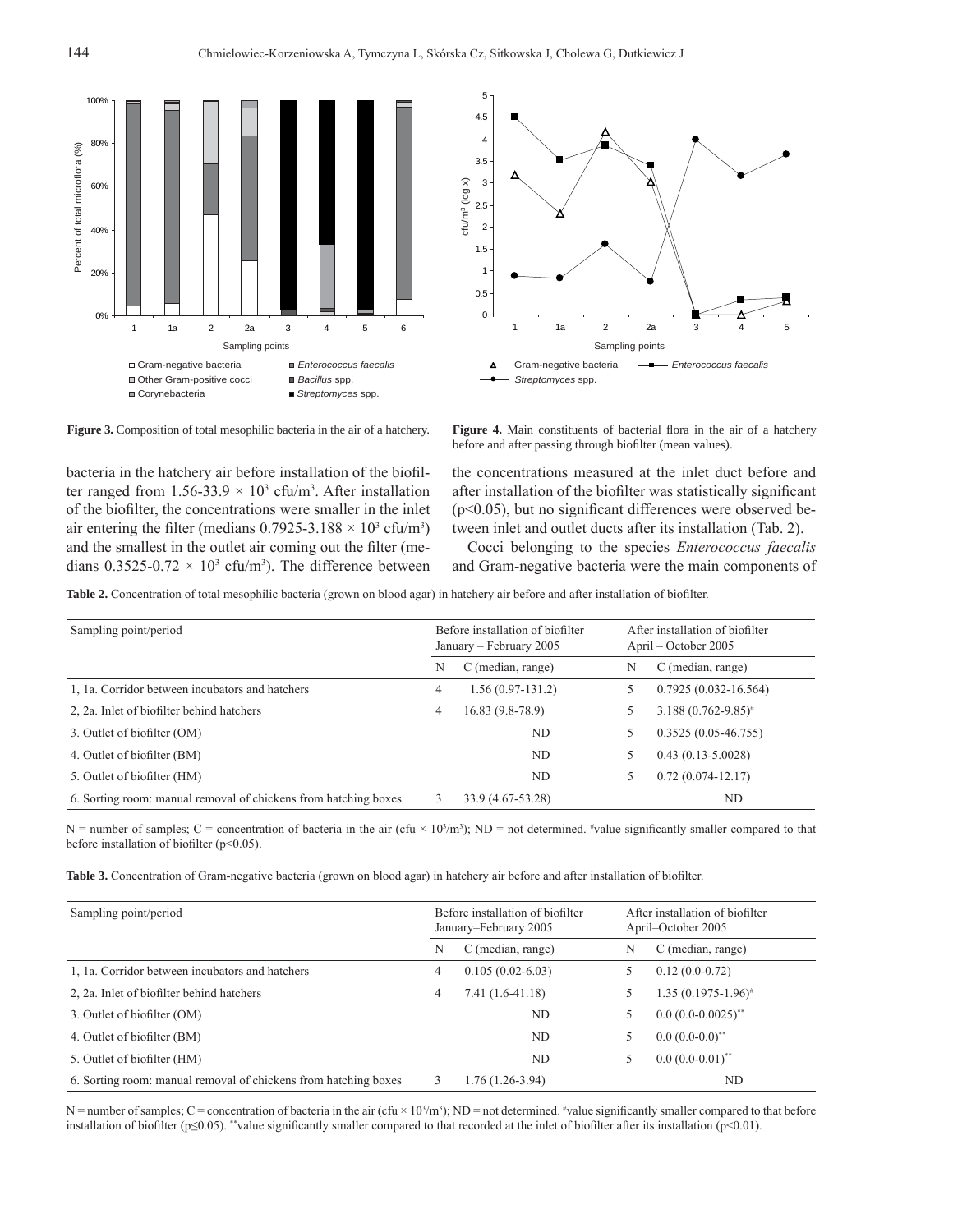



**Figure 5.** Composition of Gram-negative bacteria in the air of a hatchery. **Figure 6.** Composition of thermophilic actinomycetes in the air of a hatchery.

the airborne bacterial flora of the hatchery before installation of the biofilter, forming respectively 23.2-94.1% and 4.6-47.1% of the total blood agar count in the inlet air entering the filter. By contrast, in the outlet air coming out the filter, the dominant bacteria were *Streptomyces* strains, forming 66.9-97.5% of the total count (Fig. 3). The prevalence of *Enterococcus faecalis* and Gram-negative bacteria among airborne bacteria in the hatchery before entering the biofilter, and domination of *Streptomyces* strains in the air coming out the biofilter, are shown in Figure 4. The concentrations of airborne Gram-negative bacteria (grown on blood agar) and *Enterococcus faecalis* were significantly smaller at the inlet duct after installation of the biofilter compared to those before installation (p<0.05). Concentrations of these bacteria recorded at the outlet ducts of the biofilter (OM, BM, HM) were significantly smaller compared to those recorded at the inlet duct after installation of the filter  $(p<0.01)$  (Tab. 3-4). In contrast, the concentrations of airborne *Streptomyces* spp. were significantly greater at all outlet ducts of the biofilter, compared to that at the inlet duct after its installation  $(p<0.05)$  (Tab. 5).

When the *Streptomyces* strains were subtracted from the total count of airborne mesophilic bacteria grown on blood agar, the numbers of mesophilic bacteria recorded at the outlet ducts of the biofilter were significantly smaller compared to that recorded at the inlet duct after its installation  $(p<0.05)$  (Tab. 6).

The median concentration of airborne Gram-negative bacteria grown on EMB agar was significantly smaller  $(p<0.05)$  at the inlet duct of biofilter after its installation  $(0.205 \times 10^3 \text{ cfta/m}^3)$  compared to that recorded before installation  $(2.17 \times 10^3 \text{ cfts/m}^3)$ . Median concentrations of these bacteria noted at the outlet ducts of biofilter (0.0  $\times$  $10<sup>3</sup>$  cfu/m<sup>3</sup>) were significantly smaller (p<0.01) compared to that recorded at the inlet duct of biofilter after its installation  $(0.205 \times 10^3 \text{ cft/m}^3)$  (Tab. 7). The main constituents of the airborne Gram-negative flora of hatchery before installation of the biofilter and in the inlet air entering the filter were: *Acinetobacter* spp., *Escherichia coli* and *Enterobacter cloacae*, forming 25.2-78.3%, 2.1-43.2%, and 5.6-20.6% of the total EMB agar count, respectively (Fig. 5). No Gram-negative bacteria were noted at the organic

Table 4. Concentration of *Enterobacter faecalis* (grown on blood agar) in hatchery air before and after installation of biofilter.

| Sampling point/period                                           | Before installation of biofilter<br>January – February 2005 |                      |   | After installation of biofilter<br>April – October 2005 |
|-----------------------------------------------------------------|-------------------------------------------------------------|----------------------|---|---------------------------------------------------------|
|                                                                 | N                                                           | C (median, range)    | N | C (median, range)                                       |
| 1, 1a. Corridor between incubators and hatchers                 | 4                                                           | $1.1(0.75-124.51)$ 5 |   | $0.5225(0.012 - 15.24)$                                 |
| 2, 2a. Inlet of biofilter behind hatchers                       | 4                                                           | $6.65(2.92-12.18)$ 5 |   | $0.994(0.268 - 5.35)^{*}$                               |
| 3. Outlet of biofilter (OM)                                     |                                                             | ND                   |   | $0.0 (0.0 - 0.003)^{**}$                                |
| 4. Outlet of biofilter (BM)                                     |                                                             | ND.                  |   | $0.0 (0.0 - 0.011)^{**}$                                |
| 5. Outlet of biofilter (HM)                                     |                                                             | ND                   |   | $0.0 (0.0 - 0.0125)^{**}$                               |
| 6. Sorting room: manual removal of chickens from hatching boxes |                                                             | 31.32 (3.0.-47.89)   |   | ND                                                      |

 $N =$  number of samples;  $C =$  concentration of bacteria in the air (cfu  $\times$  10<sup>3</sup>/m<sup>3</sup>); ND = not determined. #value significantly smaller compared to that before installation of biofilter (p≤0.05). \*\*value significantly smaller compared to that recorded at the inlet of biofilter after its installation (p<0.01).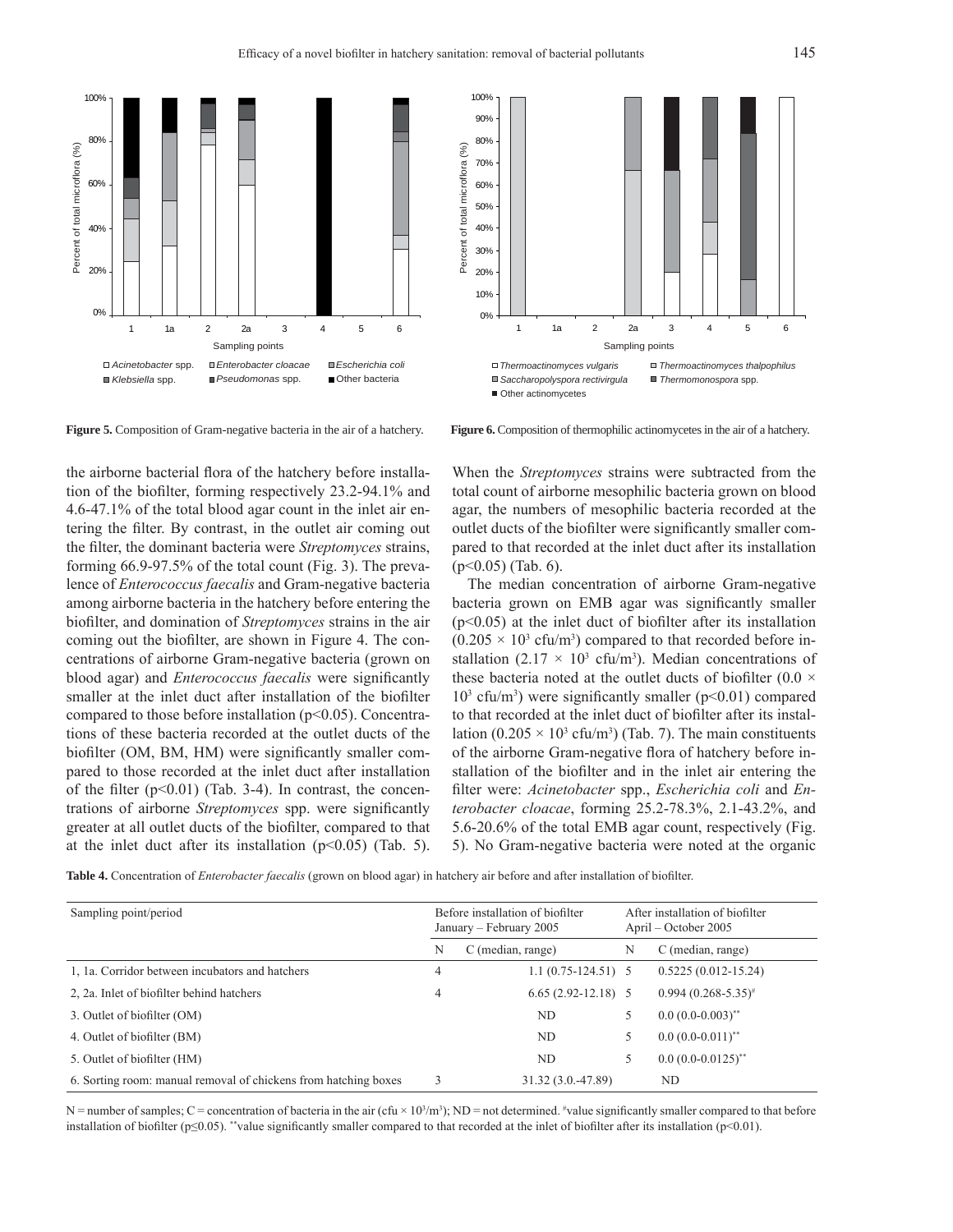|  |  |  |  |  | Table 5. Concentration of Streptomyces spp. (grown on blood agar) in hatchery air before and after installation of biofilter |
|--|--|--|--|--|------------------------------------------------------------------------------------------------------------------------------|
|--|--|--|--|--|------------------------------------------------------------------------------------------------------------------------------|

| Sampling point/period                                           | Before installation of biofilter<br>January – February 2005 |                   | After installation of biofilter<br>April – October 2005 |                            |
|-----------------------------------------------------------------|-------------------------------------------------------------|-------------------|---------------------------------------------------------|----------------------------|
|                                                                 | N                                                           | C (median, range) | N                                                       | C (median, range)          |
| 1, 1a. Corridor between incubators and hatchers                 | 4                                                           | $0.005(0.0-0.02)$ | C                                                       | $0.004(0.0-0.0175)$        |
| 2, 2a. Inlet of biofilter behind hatchers                       | 4                                                           | $0.002(0.0-0.16)$ | C                                                       | $0.0(0.0-0.025)$           |
| 3. Outlet of biofilter (OM)                                     |                                                             | ND.               | 5                                                       | $0.265(0.018-45.6)^+$      |
| 4. Outlet of biofilter (BM)                                     |                                                             | ND.               | 5                                                       | $0.085(0.012-4.71)^{+}$    |
| 5. Outlet of biofilter (HM)                                     |                                                             | ND                | 5                                                       | $0.6325(0.004-12.125)^{+}$ |
| 6. Sorting room: manual removal of chickens from hatching boxes |                                                             | $0.0(0.0-0.03)$   |                                                         | ND                         |

 $N =$  number of samples;  $C =$  concentration of bacteria in the air (cfu  $\times$  10<sup>3</sup>/m<sup>3</sup>); ND = not determined. \*value significantly greater compared to that recorded at the inlet of biofilter after its installation ( $p<0.05$ ).

**Table 6.** Concentration of total mesophilic bacteria (grown on blood agar), after subtracting *Streptomyces* strains, in hatchery air before and after installation of biofilter.

| Sampling point/period                                           | Before installation of biofilter<br>January – February 2005 |                    |   | After installation of biofilter<br>April – October 2005 |
|-----------------------------------------------------------------|-------------------------------------------------------------|--------------------|---|---------------------------------------------------------|
|                                                                 | N                                                           | C (median, range)  | N | C (median, range)                                       |
| 1, 1a. Corridor between incubators and hatchers                 | 4                                                           | $1.54(0.97-131.2)$ | C | $0.7925(0.032 - 16.56)$                                 |
| 2, 2a. Inlet of biofilter behind hatchers                       | 4                                                           | $16.83(9.8-78.9)$  | 5 | $3.188(0.762 - 9.825)^{\#}$                             |
| 3. Outlet of biofilter (OM)                                     |                                                             | ND                 |   | $0.059(0.0225 - 1.155)^*$                               |
| 4. Outlet of biofilter (BM)                                     |                                                             | N <sub>D</sub>     | 5 | $0.28(0.01 - 2.8485)^{*}$                               |
| 5. Outlet of biofilter (HM)                                     |                                                             | ND                 | 5 | $0.07(0.045 - 0.3098)^{**}$                             |
| 6. Sorting room: manual removal of chickens from hatching boxes |                                                             | 33.9 (4.67-53.25)  |   | ND                                                      |

N = number of samples; C = concentration of bacteria in the air (cfu  $\times$  10<sup>3</sup>/m<sup>3</sup>); ND = not determined. <sup>#</sup>value significantly smaller compared to that before installation of biofilter ( $p<0.05$ ). \*value significantly smaller compared to that recorded at the inlet of biofilter after its installation ( $p<0.05$ ). \*value significantly smaller compared to that recorded at the inlet of biofilter after its installation ( $p<0.01$ ).

Table 7. Concentration of Gram-negative bacteria (grown on EMB agar) in hatchery air before and after installation of biofilter.

| Sampling point/period                                           | Before installation of biofilter<br>January – February 2005 |                     | After installation of biofilter<br>April – October 2005 |                          |
|-----------------------------------------------------------------|-------------------------------------------------------------|---------------------|---------------------------------------------------------|--------------------------|
|                                                                 | N                                                           | C (median, range)   | N                                                       | C (median, range)        |
| 1, 1a. Corridor between incubators and hatchers                 | 4                                                           | $0.015(0.0-6.15)$   |                                                         | $0.0175(0.0025-0.136)$   |
| 2, 2a. Inlet of biofilter behind hatchers                       | 4                                                           | $2.17(0.74 - 34.4)$ |                                                         | $0.205(0.04-1.2725)^{*}$ |
| 3. Outlet of biofilter (OM)                                     |                                                             | ND                  | 5                                                       | $0.0(0.0-0.0)^{**}$      |
| 4. Outlet of biofilter (BM)                                     |                                                             | ND.                 | 5                                                       | $0.0 (0.0 - 0.005)^{**}$ |
| 5. Outlet of biofilter (HM)                                     |                                                             | ND                  | 5                                                       | $0.0(0.0-0.0)^{**}$      |
| 6. Sorting room: manual removal of chickens from hatching boxes |                                                             | $0.58(0.28-1.55)$   |                                                         | ND                       |

 $N =$  number of samples;  $C =$  concentration of bacteria in the air (cfu  $\times$  10<sup>3</sup>/m<sup>3</sup>); ND = not determined. #value significantly smaller compared to that before installation of biofilter ( $p \le 0.05$ ). \*\*value significantly smaller compared to that recorded at the inlet of biofilter after its installation ( $p \le 0.01$ ).

medium (OM) and halloysite medium (HM) outlets of the biofilter, while at the outlet of bentonite medium only trace amounts of *Pantoea agglomerans*  $(0.0025 - 0.005 \times 10^3 \text{ cftu/m}^3)$ were recorded.

The median concentrations of thermophilic actinomycetes in the air of the examined hatchery were very small, ranging from  $0.0\n-0.04 \times 10^3$  cfu/m<sup>3</sup>. No significant differences were observed between the concentrations noted before installation of the biofilter or in the inlet air entering the filter and those recorded in the outlet air coming out

the filter (Tab. 8). The most common were *Thermoactinomyces* strains (*Th. thalpophilus*, *Th. vulgaris*), followed by *Saccharopolyspora rectivirgula* (Fig. 6).

**Identified bacterial species.** In the air samples taken in the examined hatchery, a total of 56 species or genera of bacteria were identified, of these, 11, 11 and 6 species or genera respectively were reported as having allergenic, immunotoxic and/or infectious properties [11, 14, 18, 20, 21, 34] (Tab. 9). These figures are certainly an underestimation, as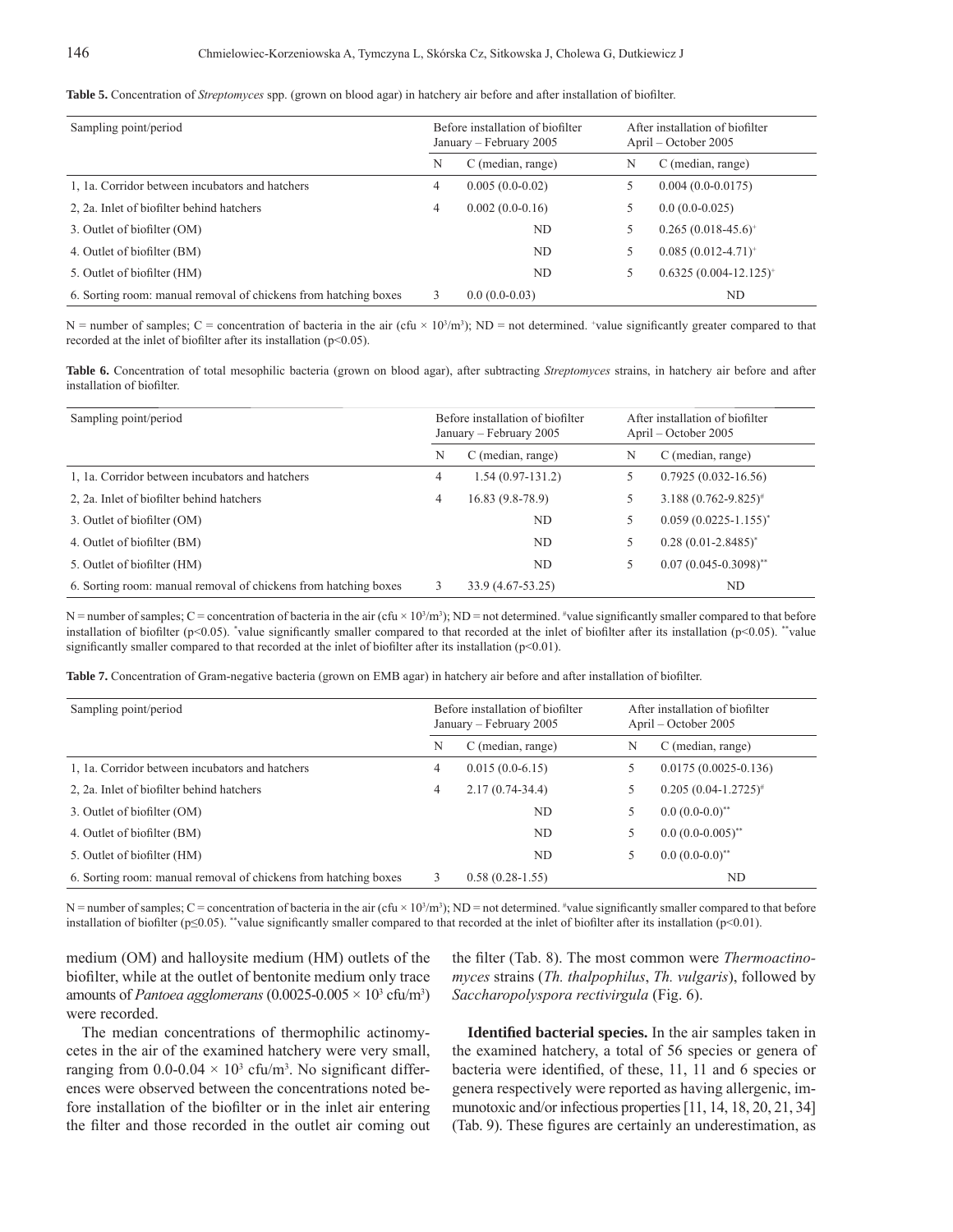Table 8. Concentration of thermophilic actinomycetes (grown on tryptic soya), in hatchery air before and after installation of biofilter.

| Sampling point/period                                           | Before installation of biofilter<br>January - February 2005 |                   | After installation of biofilter<br>April – October 2005 |                   |  |
|-----------------------------------------------------------------|-------------------------------------------------------------|-------------------|---------------------------------------------------------|-------------------|--|
|                                                                 | N                                                           | C (median, range) | N                                                       | C (median, range) |  |
| 1, 1a. Corridor between incubators and hatchers                 | 4                                                           | $0.0(0.0-0.02)$   |                                                         | $0.0(0.0-0.0)$    |  |
| 2, 2a. Inlet of biofilter behind hatchers                       | 4                                                           | $0.0(0.0-0.0)$    |                                                         | $0.0(0.0-0.02)$   |  |
| 3. Outlet of biofilter (OM)                                     |                                                             | ND                | 5                                                       | $0.04(0.0-0.07)$  |  |
| 4. Outlet of biofilter (BM)                                     |                                                             | ND.               | 5                                                       | $0.02(0.0-0.02)$  |  |
| 5. Outlet of biofilter (HM)                                     |                                                             | ND                | 5                                                       | $0.01(0.0-0.04)$  |  |
| 6. Sorting room: manual removal of chickens from hatching boxes |                                                             | $0.0(0.0-0.02)$   |                                                         | ND                |  |

N = number of samples; C = concentration of bacteria in the air (cfu  $\times$  10<sup>3</sup>/m<sup>3</sup>); ND = not determined.

**Table 9.** List of bacterial species and genera identified in the air samples taken in the hatchery.

**Gram-negative bacteria:** *Acinetobacter baumanii*\*+ (1, 1a, 2, 2a, 6), *Acinetobacter lwoffi i*\*+ (2a), *Acinetobacter genospecies* 9\*+ (2a), *Agrobacterium radiobacter* (1a, 2a), *Alcaligenes faecalis*\*+ (2), *Brevundimonas diminuta* (2a), *Brevundimonas vesicularis* (2a), *Chryseobacterium meningosepticum*# (1, 2a, 6), *Chryseobacterium tirrenicum* (2a), *Citrobacter youngae*<sup>+</sup> (1a, 6), *Empedobacter brevis* (2a), *Enterobacter cloaceae*<sup>+</sup> (1, 1a, 2, 2a, 6), *Escherichia coli*+# (1, 1a, 2, 2a, 6), *Klebsiella pneumoniae* **ss** *pneumoniae*+# (2a), *Klebsiella* **spp.**<sup>+</sup> (2, 6), *Leclercia adecarboxylata* (2, 2a, 6), *Pantoea agglomerans*\*+ (synonyms: *Erwinia herbicola*, *Enterobacter agglomerans*) (2a, 4), *Pseudomonas pseudoalcaligenes* (2a), *Pseudomonas putida* (1, 2, 2a, 6), *Pseudomonas stutzeri* (1, 2), *Pseudomonas* spp. (1, 2, 2a, 6), *Salmonella* **spp.**+# (1a), *Sphingobacterium multivorum* (1a, 2a), *Sphingomonas paucimobilis* (2, 2a, 6), *Stenotrophomonas maltophilia* (2).

**Bacilli:** *Bacillus* spp. (1, 1a, 2, 2a, 3-6).

**Corynebacteria:** *Aureobacterium* spp. (4, 5), *Brevibacterium casei* (2a), *Brevibacterium otitidis* (1a, 2a), *Brevibacterium* spp. (1a, 3, 5), *Corynebacterium xerosis* (2a), *Corynebacterium* spp. (1a, 2a, 5), *Gordona sputi* (2a), *Jonesia denitrificans* (4), *Microbacterium laevaniformans* (4), *Microbacterium saperdae* (3-5), *Microbacterium terregens* (4), *Microbacterium testaceum* (4), *Microbacterium* spp. (4), *Rhodococcus* spp. (4).

Gram-positive cocci: *Dermacoccus nishinomiyaensis* (2a), *Enterococcus faecalis<sup>#</sup>* (1, 1a, 2, 2a, 3-6), *Enterococcus faecium* (2a), *Micrococcus* luteus (2a, 3), *Micrococcus* spp. (1a, 2a, 3-5), *Pediococcus pentosaceus* (2), *Staphylococcus* aureus<sup>#</sup> (2a), *Staphylococcus* spp. (1, 1a, 2, 2a, 3-6), *Streptococcus* spp. (4).

**Mesophilic actinomycetes:** *Streptomyces albus*\* (1, 1a, 2, 2a, 3-6), Streptomyces spp. (1a, 2, 2a, 3-5).

**Thermophilic actinomycetes:** *Saccharopolyspora rectivirgula*\* (synonyms: *Micropolyspora faeni*, *Faenia rectivirgula*) (2a, 3-5), *Thermoactinomyces thalpophilus*\* (1, 2a, 4), *Thermoactinomyces vulgaris*\* (3, 4, 6), *Thermomonospora fusca*\* (4, 5), *Thermomonospora* **spp.**\* (5).

Sites of isolation are given in parentheses. The names of species reported as having allergenic, immunotoxic and/or infectious properties (see text) are in bold, marked as follows: \*allergenic species; \*immunotoxic species, \*infectious species.

a part of bacterial strains could be identified only to generic level. The most of potentially pathogenic species were found among Gram-negative bacteria. Over 99% of Gramnegative strains were isolated from air samples taken before installation of the biofilter or in the inlet air entering the filter, while only single strains were isolated from the outlet air coming out the bentonite medium of the biofilter. In contrast, 8 out of 14 identified species and/or genera of corynebacteria were isolated only from the samples of the outlet air coming out the biofilter (Tab. 9).

**The concentration of dust and bacterial endotoxin in the air of the hatchery before and after installation of the biofilter.** The median concentration of airborne dust at the inlet duct of the biofilter after its installation  $(0.47)$  $mg/m<sup>3</sup>$ ) was insignificantly smaller compared to those recorded before its installation  $(0.635-3.55 \text{ mg/m}^3)$ . Median dust concentrations at the outlets of the biofilter from bentonite and halloysite media  $(0.067 \text{ and } 0.13 \text{ mg/m}^3, \text{re-}$ spectively) were significantly smaller ( $p<0.05$  and  $p<0.01$ , respectively) compared to that recorded at the inlet duct of the biofilter after its installation  $(0.47 \text{ mg/m}^3)$  (Tab. 10). The concentration noted at the outlet of the biofilter from organic medium  $(0.067 \text{ mg/m}^3)$  was also distinctly smaller compared to that recorded at its inlet duct after installation, but the difference did not attain significance level  $(0.05 < p < 0.1)$ .

The median concentrations of airborne endotoxin in the inlet air entering the biofilter after its installation  $(4.168 -$ 4.4 ng/m<sup>3</sup>) were significantly smaller ( $p$ <0.05) compared to those recorded before installation of the biofilter (52.7- $364.25$  ng/m<sup>3</sup>). The median concentrations of airborne endotoxin at the outlets of the biofilter  $(0.508 - 2.1875 \text{ ng/m}^3)$ were smaller compared to that recorded at its inlet duct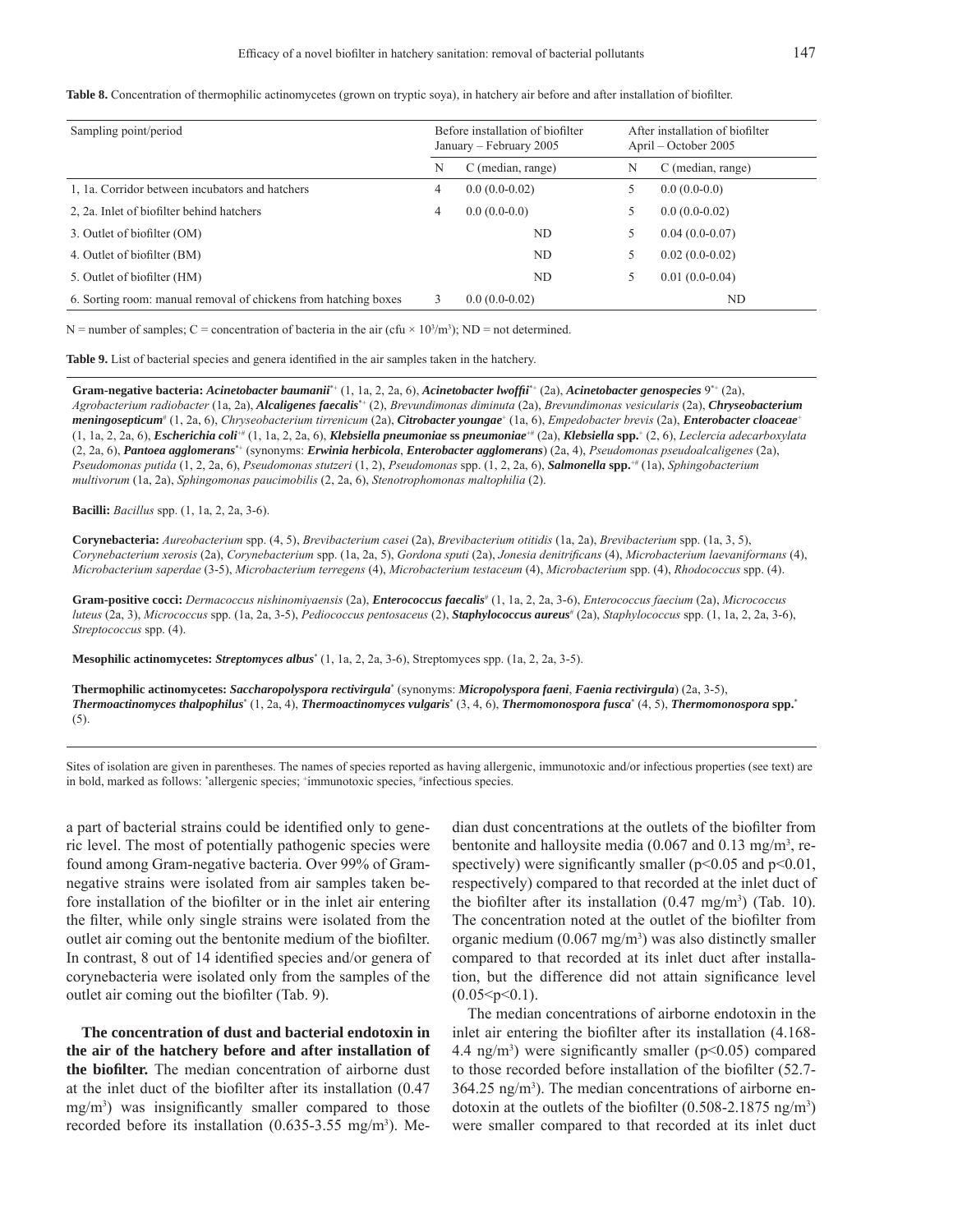Table 10. Concentration of dust in hatchery air before and after installation of biofilter.

| Sampling point/period                                           | Before installation of biofilter<br>January – February 2005 |                     |   | After installation of biofilter<br>April – October 2005 |
|-----------------------------------------------------------------|-------------------------------------------------------------|---------------------|---|---------------------------------------------------------|
|                                                                 | N                                                           | C (median, range)   | N | C (median, range)                                       |
| 1, 1a. Corridor between incubators and hatchers                 | 4                                                           | $0.635(0.37-1.07)$  | 5 | $0.47(0.14-1.07)$                                       |
| 2, 2a. Inlet of biofilter behind hatchers                       | 4                                                           | $3.55(1.53-4.53)$   | 5 | $0.47(0.28-4.47)$                                       |
| 3. Outlet of biofilter (OM)                                     |                                                             | ND                  | 5 | $0.067(0.00067-0.4)$                                    |
| 4. Outlet of biofilter (BM)                                     |                                                             | ND.                 | 5 | $0.067(0.0067 - 0.47)^{*}$                              |
| 5. Outlet of biofilter (HM)                                     |                                                             | ND                  | 5 | $0.13(0.067-0.2)^{**}$                                  |
| 6. Sorting room: manual removal of chickens from hatching boxes |                                                             | $4.28(4.23 - 4.33)$ |   | ND                                                      |

 $N =$  number of samples;  $C =$  concentration of dust in the air  $(mg/m<sup>3</sup>)$ ;  $ND =$  not determined. \*value significantly smaller compared to that recorded at the inlet of biofilter after its installation ( $p<0.05$ ). \*\*value significantly smaller compared to that recorded at the inlet of biofilter after its installation  $(p<0.01)$ .

Table 11. Concentration of bacterial endotoxin in hatchery air before and after installation of biofilter.

| Sampling point/period                                           | Before installation of biofilter<br>January – February 2005 |                         | After installation of biofilter<br>April – October 2005 |                          |  |
|-----------------------------------------------------------------|-------------------------------------------------------------|-------------------------|---------------------------------------------------------|--------------------------|--|
|                                                                 | N                                                           | C (median, range)       | N                                                       | C (median, range)        |  |
| 1, 1a. Corridor between incubators and hatchers                 | 4                                                           | $52.7(51.9-104.5)$      | 5                                                       | $4.168(0.52 - 45.2)^{*}$ |  |
| 2, 2a. Inlet of biofilter behind hatchers                       | 4                                                           | 364.25 (50.9-520,450.4) | 5                                                       | 4.4 $(1.06 - 41.7)^*$    |  |
| 3. Outlet of biofilter (OM)                                     |                                                             | ND                      | 5                                                       | $2.1875(0.052 - 41.7)$   |  |
| 4. Outlet of biofilter (BM)                                     |                                                             | ND.                     |                                                         | 2.1 (0.020937-21.875)    |  |
| 5. Outlet of biofilter (HM)                                     |                                                             | ND.                     | 5                                                       | $0.508(0.1417 - 21.875)$ |  |
| 6. Sorting room: manual removal of chickens from hatching boxes |                                                             | 2073.55 (2065.4-2081.7) |                                                         | ND                       |  |

 $N =$  number of samples;  $C =$  concentration of endotoxin in the air (ng/m<sup>3</sup>);  $ND =$  not determined. #value significantly smaller compared to that before installation of biofilter ( $p<0.05$ ).

after installation  $(4.4 \text{ ng/m}^3)$ , but the difference was not statistically significant (Tab. 11).

#### **DISCUSSION**

The median concentrations of airborne mesophilic bacteria recorded in the hatchery before installation of the biofilter ranged from 1.56-33.9  $\times$  10<sup>3</sup> cfu/m<sup>3</sup>, and were lower compared to those recorded by earlier authors which ranged from 8.3-627.0  $\times$  10<sup>3</sup> cfu/m<sup>3</sup> [2, 6, 9, 10, 16, 25, 36, 40]. Similarly to the data reported by Dutkiewicz [9, 10] and Skórska [36], a relatively high median value (33.9  $\times$  $10<sup>3</sup>$  cfu/m<sup>3</sup>) was noted in the sorting room during the removal of chickens from the hatching boxes. However, this value was 3-10 times lower compared to those reported by the cited authors 20-30 years ago [9, 10, 36]. This seems to indicate that the hygienic conditions in a modern industrial hatchery are much better than in older ones, and are not associated with a high occupational risk for the workers.

The domination of *Enterococcus faecalis* and common occurrence of *Acinetobacter* spp. in the air of the hatchery found in the present work was reported also by the earlier authors [9, 10, 36]. *Enterococcus faecalis* is a commensal developing abundantly in intestines of birds and mammals

which could be facultatively pathogenic for man, causing endocarditis, urinary tract infections and sepsis [14, 18]. *Acinetobacter* strains produce endotoxins and allergens [37, 38] and may cause infections in debilitated persons. Besides the aforementioned species, at least 17 other species of bacteria detected in the air of the hatchery could be a potential cause of allergic, immunotoxic and/or infectious diseases.

The median concentrations of airborne mesophilic bacteria in the inlet air entering the biofilter after its installation were lower compared to those recorded before its installation and ranged from 0.7925-3.188  $\times$  10<sup>3</sup> cfu/m<sup>3</sup>. The lowest were median concentrations measured at the outlet ducts of the biofilter which ranged from  $0.3525 - 0.72 \times 10^3$  $cfu/m<sup>3</sup>$ . The difference was mostly evident and significant in the case of predominant constituents of the airborne bacterial flora: *Enterococcus faecalis* and Gram-negative bacteria, which were reduced almost to zero level by passing through the biofilter, and were recovered in trace amounts only in single cases. By contrast, the median concentrations of *Streptomyces* spp. were significantly greater in the samples of air taken at the outlet ducts of the biofilter  $(0.085-0.6325 \times 10^3 \text{ cftu/m}^3)$  compared to the samples of inlet air  $(0.0 - 0.005 \times 10^3 \text{ cfta/m}^3)$ .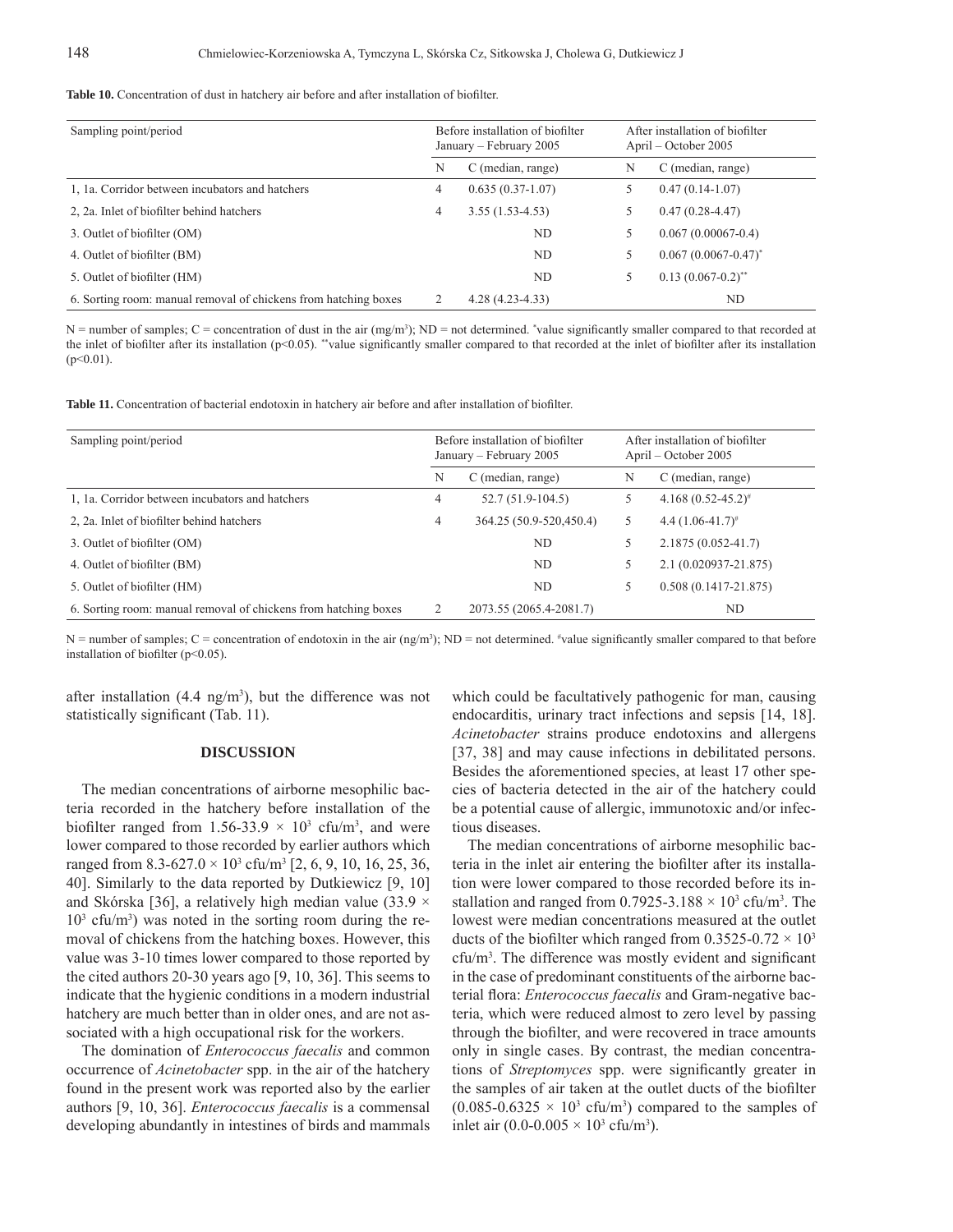As, so far, there are no internationally recognised Occupational Exposure Limit (OEL) values for bioaerosols, the results obtained in the present work could be compared only to the proposals raised by particular authors. The OEL value proposed by Malmros *et al.* for total mesophilic bacteria (10  $\times$  10<sup>3</sup> cfu/m<sup>3</sup>) [26] was exceeded in 2 out of 5 medians, and in 7 out of 21 individual air samples collected in the hatchery before entering the biofilter, and in none out of 3 medians and in 2 out of 15 individual air samples collected at the outlet ducts of the biofilter. Another OEL value for mesophilic bacteria proposed by Górny & Dutkiewicz  $(100 \times 10^3 \text{ cftu/m}^3)$  [17] was not exceeded in any of 5 medians and in 1 out of 21 individual air samples collected in the hatchery before entering biofilter, and in none of 3 medians and 15 individual air samples collected at the outlet ducts of the biofilter. The OEL value for airborne Gram-negative bacteria proposed by Clark [3] and Malmros *et al.* [26]  $(1 \times 10^3 \text{ cftu/m}^3)$  was exceeded in 1 out of 5 medians, and in 5 out of 21 individual air samples collected in the hatchery before entering the biofilter, and in none of 3 medians and 15 individual air samples collected at the outlet ducts of the biofilter. Another OEL value for Gram-negative bacteria proposed by Górny & Dutkiewicz  $(20 \times 10^3 \text{ cftm}^3)$ [17] was exceeded in none out of 5 medians and in 1 out of 21 individual air samples collected in the hatchery before entering the biofilter, and in none out of 3 medians and 15 individual air samples collected at the outlet ducts of the biofilter. Nowhere was the OEL value proposed by Górny & Dutkiewicz exceeded [17] for airborne thermophilic actinomycetes  $(20 \times 10^3 \text{ cfts/m}^3)$ .

The median concentrations of dust in the air of the hatchery before installlation of the biofilter and in the inlet air entering biofilter after its installation were in the range  $0.47 - 4.28$  mg/m<sup>3</sup>. The median concentrations of dust in the outlet air coming out the biofilter were about 10 times lower and ranged from 0.067-0.13 mg/m<sup>3</sup>. The Polish OEL value of 4 mg/m<sup>3</sup> [31] was slightly exceeded in 1 out of 5 medians, and in 4 out of 20 individual air samples collected in the hatchery before entering the biofilter, and in none out of 3 medians and 15 individual air samples collected at the outlet ducts of biofilter.

The median concentrations of bacterial endotoxin in the air of the hatchery before installation of the biofilter were in the range  $52.7 - 2.073.55$  ng/m<sup>3</sup>, being the greatest at the removal of chickens manually from the hatching boxes. The values of 3 medians and 10 individual samples exceeded in all cases the OEL values proposed by the Dutch Expert Committee on Occupational Standards (DECOS) [7] (5 ng/ m<sup>3</sup>), and by Laitinen *et al.* [22]  $(25 \text{ ng/m}^3)$ . The values of 2 out of 3 medians and of 6 out of 10 individual samples exceeded the OEL values proposed by Clark  $[3]$  (100 ng/m<sup>3</sup>), by Rylander [32] (100-200 ng/m3 ), and by Malmros *et al.* [ $26$ ] (100 ng/m<sup>3</sup>), while values of 2 out of 3 medians and of 5 out of 10 individual samples exceeded the OEL values proposed by Górny & Dutkiewicz  $[17]$  (200 ng/m<sup>3</sup>). At 3 out of 10 sampling points, airborne endotoxin occurred in

large quantities of the order  $10^3$ - $10^5$  ng/m<sup>3</sup>, posing a risk of respiratory disease in exposed workers [33].

The median concentrations of endotoxin in the inlet air entering the biofilter after its installation were in the range  $4.168 - 4.4$  ng/m<sup>3</sup>. None of the values of 2 medians and values of 2 out of 10 individual samples exceeded the OEL values proposed by DECOS [7] and Laitinen *et al.* [22], while nowhere were the OEL values proposed by Clark [3], Rylander [32], Malmros *et al.* [26], and Górny & Dutkiewicz [17] exceeded. The median concentrations of endotoxin in the outlet air coming out the biofilter were in the range  $0.508 - 2.1875$  ng/m<sup>3</sup>. None of the values of 3 medians and values of 4 out of 15 individual samples exceeded the OEL value proposed by DECOS [7], while only 1 out of 15 individual samples exceeded the OEL value proposed by Laitinen *et al.* [22]. Nowhere were the OEL values proposed by Clark [3], Rylander [32], Malmros *et al.* [26], and Górny & Dutkiewicz [17] exceeded.

Efficacy of biofiltration depends mostly on the quantity and activity of microorganisms developing in the media. Activity of microorganisms is conditioned by the physicochemical properies of filtration material. Monitoring of these parameters ensures a proper adsorption and biodegradation of the pollutants. In the present work, monitoring of the physicochemical properies of filtration media was conducted during entire study period and revealed stabilization of tested parameters. The mean temperature and humidity of all tested media were on similar levels, being within limits reported by many authors as an optimum [1, 23].

The problem of biological reduction of microbial pollutants has been addressed in only a few scientific studies. Irrespective of the kind of reduced factor, the authors of all studies reported the relationship between the type of applied filtration filling and the efficacy of the filtration. Schlegelmilch *et al.* [35] demonstrated the highest effectiveness of the removal of microbial pollutants (99%) for the filtration material containing coconut chips as a basic component. Martens *et al.* [27] examined efficacy of the cleaning of air leaving a piggery with the use of biofilters filled with various filtration materials, such as a mixture of peat and coconut chips, bark, and biocompost. The efficacy of endotoxin reduction by all tested fillings approximated 90%.

To summarize, the biofilter applied in this study proved to be effective for the elimination of potentially pathogenic bacteria, dust and endotoxin from the air of the hatchery. The most effective medium seems to be organic-mineral containing 20% halloysite, 40% compost and 40% peat. The efficacy of the biofilter was diminished by the release of mesophilic actinomycetes of the genus *Streptomyces* and corynebacteria that evidently proliferate in this medium. Although these bacteria are mostly not pathogenic for man and animals (except for *Streptomyces albus* which could be a cause of allergic alveolitis), the projected inhibition of their growth in the biofilter's media would improve the degree of microbiological purity of outcoming air.